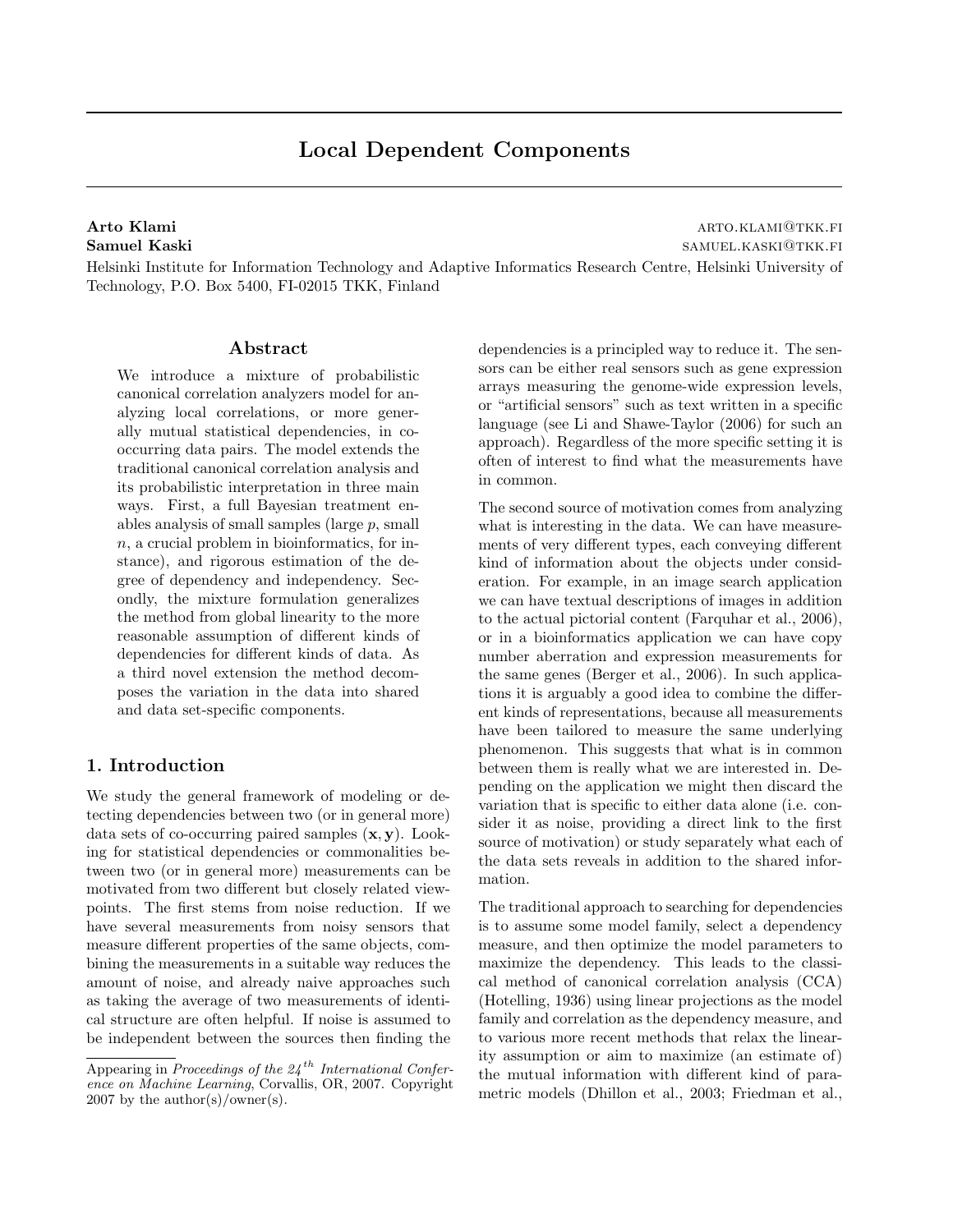2001; Kaski et al., 2005; Verbeek et al., 2004). Also several kernel-based approaches have been presented, including kernelized CCA (see Shawe-Taylor and Cristianini (2004) for a textbook account). Kernel CCA with non-linear kernels discards the linearity assumption, but the possibility to interpret the dependencies in terms of the original dimensions is lost.

Here we take the opposite approach, and try to find dependencies with probabilistic generative models. Bach and Jordan (2005) interpreted CCA in a probabilistic way, offering a novel view on searching for dependencies. We extend the treatment to a Bayesian version of CCA, and present additional extensions to mixture models and simultaneously finding both the dependencies and the data set-specific variation as separate components. Using the mixture formulation we can look for dependencies in cases where it is not feasible to assume global linear dependency, whereas explicitly decomposing the variation may help in interpretation.

A heuristic mixture of CCAs has previously been presented by Fern et al. (2005), relying on pre-clustering the data points and applying traditional CCA for each cluster, and a non-Bayesian probabilistic mixture was briefly mentioned by Fyfe and Leen (2006). We treat the mixture case in length, and present an algorithm for sampling from the posterior distribution of the model. The performance of the sampler and properties of the model are then verified on generated toy data, and a demonstration of a practical application in bioinformatics is presented.

## 2. Canonical Correlation Analysis

In this work we study the classical CCA model which is currently receiving a lot of attention within the machine learning community (Archambeau et al., 2006; Bach & Jordan, 2005; Fyfe & Leen, 2006; Klami & Kaski, 2006; Leen & Fyfe, 2006). CCA is a prototype method for analyzing mutual dependency between data sets; it assumes linear projections which make it easily interpretable and keep the overfitting problems almost manageable. We identify some key directions of extensions, which are expected to generalize to other current extensions such as the robust variant of Archambeau et al. (2006).

The CCA can be computed by solving the generalized eigenvalue problem

$$
\begin{pmatrix} 0 & \Sigma_{xy} \\ \Sigma_{yx} & 0 \end{pmatrix} \begin{pmatrix} \mathbf{u}_x \\ \mathbf{u}_y \end{pmatrix} = \rho \begin{pmatrix} \Sigma_{xx} & 0 \\ 0 & \Sigma_{yy} \end{pmatrix} \begin{pmatrix} \mathbf{u}_x \\ \mathbf{u}_y \end{pmatrix},
$$

where the  $\Sigma$  denote the covariance matrices,  $\Sigma_{xy}$  being between **x** and **y** etc. The eigenvalues  $\rho$  are the canonical correlations, and the eigenvectors u contain

the canonical weights. Perhaps a bit more intuitive way to think about CCA is to look at it just as a method maximizing the correlation between the projections  $\mathbf{u}_x^T \mathbf{x}$  and  $\mathbf{u}_y^T \mathbf{y}$ , often called canonical scores, with suitable restrictions on the projections.

#### 2.1. Probabilistic CCA

Much of the recent work on CCA has been based on the probabilistic interpretation by Bach and Jordan (2005), which is briefly summarized here. For the remainder of the paper the probabilistic model is abbreviated as PCCA, while CCA refers to the classical CCA method.

Denote by  $\mathbf{X} = [\mathbf{x}_1, ..., \mathbf{x}_n]$  and  $\mathbf{Y} = [\mathbf{y}_1, ..., \mathbf{y}_n]$  the data sets of paired samples. PCCA is parameterized by  $\boldsymbol{\theta} = {\bf{W}, \Psi_x, \Psi_y, \boldsymbol{\mu}, \mathbf{Z}}$ , where  $\mathbf{Z} = [\mathbf{z}_1, ..., \mathbf{z}_n]$  are latent variables, one for each sample, and the rest are model parameters. The model can be written as

$$
\mathbf{z}_{j} \sim N(0, \mathbf{I}),
$$
  

$$
(\mathbf{x}_{j}, \mathbf{y}_{j}) \sim N(\boldsymbol{\mu} + \mathbf{W}\mathbf{z}_{j}, \boldsymbol{\Psi}),
$$
 (1)

where  $\Psi$  is a block-diagonal matrix that has  $\Psi_x$  and  $\Psi_y$  on its diagonal. Alternatively, we could write the likelihood for both data spaces separately, yielding  $\mathbf{x}_j \sim N(\boldsymbol{\mu}_x + \mathbf{W}_x \mathbf{z}_j, \boldsymbol{\Psi}_x)$  where  $\boldsymbol{\mu}_x$  and  $\mathbf{W}_x$  are the parts of  $\pmb{\mu}$  and  $\pmb{\mathrm{W}}$  that correspond to  $\pmb{\mathrm{x}},$  and likewise for y. The crucial thing is that the latent variables z are shared between the two data sets, while everything else is independent.

Bach and Jordan (2005) showed the connection to CCA by proving that in the maximum likelihood solution of (1) we have  $\mathbf{W}_x = \Sigma_{xx} \mathbf{U}_x \mathbf{P}^{1/2} \mathbf{R}$  and  $W_y = \Sigma_{yy} U_y P^{1/2}R$ , where the U contain the canonical weights, P is a diagonal matrix containing the canonical correlations, and  $\bf{R}$  is an arbitrary rotation matrix. Furthermore, the expectations of the latent variables,  $E[\mathbf{z}|\mathbf{x}]$  and  $E[\mathbf{z}|\mathbf{y}]$ , lie in the subspace that the traditional CCA finds. The maximum likelihood solution can be found by an EM algorithm, guaranteed to converge to the global optimum but leaving the arbitrary rotation  **undetermined. The rotational** ambiguity can be solved in a straightforward way (Archambeau et al., 2006), however, giving the individual components.<sup>1</sup>

## 3. Bayesian CCA

Classical CCA is known to overfit badly to small data sets, detecting artificially high correlations. This can

<sup>&</sup>lt;sup>1</sup>The Appendix explaining the procedure is incorrect in the original publication, but is corrected in an errata.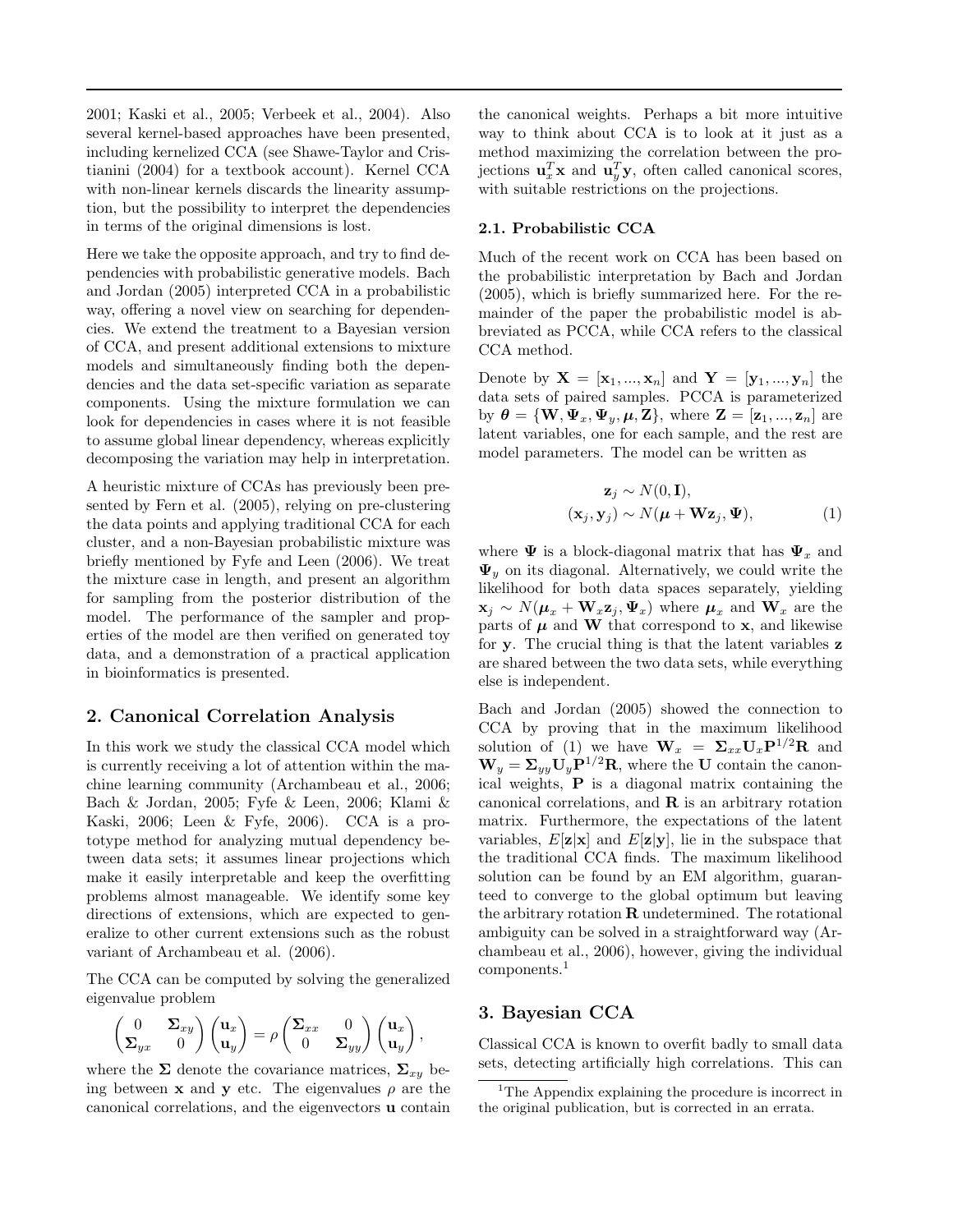be especially harmful in exploratory data analysis aiming to form hypotheses of data; spurious correlations lead to clearly incorrect hypotheses and wasted effort in further studies. Moreover, it is difficult in practice to identify how many canonical correlation components there are, even though some statistical tests have been proposed. The probabilistic interpretation as such does not solve these problems, but it gives a starting point for a Bayesian model which has the necessary tools.

The probabilistic model in (1) is here extended to a Bayesian generative model (BCCA) by introducing suitable prior distributions, in particular to tackle the issue of detecting independencies, and by providing a method for inference. In this paper we use Gibbs sampling, but variational approximation would be feasible as well.

The likelihood and the prior for the latent variables are exactly as in (1), and the prior distributions for the model parameters are the following:

$$
\mathbf{w}_i \sim N(0, \beta_i \mathbf{I}),
$$
  
\n
$$
\beta_i \sim IG(\alpha_0, \beta_0),
$$
  
\n
$$
\mathbf{\Psi}_x, \mathbf{\Psi}_y \sim IW(\mathbf{S}_0, \nu_0),
$$
  
\n
$$
\boldsymbol{\mu} \sim N(0, \sigma^2 \mathbf{I}).
$$
\n(2)

Here  $w_i$  denotes the *i*th column of W, and IG and IW are shorthand notations for the inverse Gamma and inverse Wishart distributions. The priors for the mean  $\mu$  and the covariance matrices  $\Psi_x$  and  $\Psi_y$  are conventional conjugate priors, and the prior for the projection matrices is the so-called Automatic Relevance Determination (ARD) prior used for example in Bayesian principal component analysis (Bishop, 1999). We use values  $\alpha_0 = 0.1$ ,  $\beta_0 = 0.1$ ,  $\nu_0 = p+1$ , where p is the dimensionality of **x** or **y**,  $S_0 = I$ , and  $\sigma^2 = 1$  in all experiments to provide reasonably vague and generally applicable priors.

The purpose of the ARD prior here is to automatically control the number of components extracted by the model. The parameter  $\beta_i$  controls the magnitude of  $w_i$ : If the dimensionality of the dependent subspace is less than the full dimensionality of  $W$  the prior variance parameter for the remaining columns goes towards zero, as do the actual elements of the vectors.

A Gibbs sampler will be used to draw samples from the posterior distribution. The conditional probability distribution of each variable given the rest has a form of some classic distribution and thus sampling is straightforward. The formulas are

$$
\beta_i | \mathbf{w}_i \sim IG(\frac{1}{2}p_\mathbf{v} + \alpha_0, \frac{1}{2}\mathbf{w}_i^T \mathbf{w}_i + \beta_0),
$$
  
\n
$$
\Psi_x | \tilde{\mathbf{X}}, \mathbf{W}, \sim IN(\mathbf{S}_0 + \mathbf{S}, \nu_0 + n),
$$
  
\nwhere  $\mathbf{S} = \sum_j (\tilde{\mathbf{x}}_j - \mathbf{Wz}_j)(\tilde{\mathbf{x}}_j - \mathbf{Wz}_j)^T,$   
\n
$$
\boldsymbol{\mu} | \mathbf{V}, \boldsymbol{\Psi}, \mathbf{W} \sim N(\boldsymbol{\Sigma}\boldsymbol{\Psi}^{-1} \sum_j \mathbf{v}_j, \boldsymbol{\Sigma}),
$$
  
\nwhere  $\boldsymbol{\Sigma}^{-1} = n (\mathbf{W}\mathbf{W}^T + \boldsymbol{\Psi})^{-1} + \frac{1}{\sigma^2} \mathbf{I},$  (3)  
\n
$$
\mathbf{w}_i | A \sim N(\boldsymbol{\Psi}^{-1} \boldsymbol{\Sigma} \sum_j z_{ij} (\tilde{\mathbf{v}}_j - \mathbf{w}_{-i} z_{-ij}), \boldsymbol{\Sigma}),
$$
  
\nwhere  $\boldsymbol{\Sigma}^{-1} = \sum_j z_{ij}^2 \boldsymbol{\Psi}^{-1} + \frac{1}{\beta_i} \mathbf{I}$  and  
\n
$$
\mathbf{z}_j | \tilde{\mathbf{v}}_j, \mathbf{W}, \boldsymbol{\Psi} \sim N(\mathbf{W}^T \boldsymbol{\Sigma} \tilde{\mathbf{v}}_j, \mathbf{I} - \mathbf{W}^T \boldsymbol{\Sigma} \mathbf{W}),
$$
  
\nwhere  $\boldsymbol{\Sigma}^{-1} = \mathbf{W}\mathbf{W}^T + \boldsymbol{\Psi}.$ 

The shorthand notation A in the sampling formula of  $\mathbf{w}_i$  denotes  $\tilde{\mathbf{V}}, \mathbf{w}_{-i}, \mathbf{Z}, \mathbf{\Psi}, \text{ and } \beta_i$ . The notation  $z_{ij}$ refers to the element on  $i$ th row and  $j$ th column in Z (or equivalently the *i*th element of  $z_i$ ), and negative indices mean every column/row except the one mentioned. The variable  $V$  is the row-wise concatenation of **X** and **Y**,  $\tilde{\mathbf{v}}_j$  means  $\mathbf{v}_j - \boldsymbol{\mu}$ ,  $p_{\mathbf{v}}$  is the number of dimensions in  $v$ , and  $n$  is the number of samples. In all formulas  $\Psi = [\Psi_x, 0; 0, \Psi_y]$ , a block-diagonal matrix with  $\Psi_x$  and  $\Psi_y$  on its diagonal. The sampling formula for  $\Psi_y$  is identical to that of  $\Psi_x$ , but naturally using y instead of x.

The only somewhat more complicated part is the sampling of the projection matrices  $W$ . The prior for the matrix as a whole is not conjugate, so we sample the values component by component (i.e., one column of W at a time). As the order of the components is arbitrary the columns of  $\bf{W}$  (and correspondingly the rows of **Z** and  $\beta$ ) will be re-arranged after each iteration according to their magnitude to improve convergence.

The sampler converges to the posterior distribution of the model parameters, after which inference on model parameters can be done using the posterior samples. The convergence is here measured by the potential scale reduction factor by Brooks and Gelman (1998), applied to the total likelihood of the model given the data  $\{\mathbf x_j, \mathbf y_j\}_{j=1}^n$ . The parameter values could alternatively be used for stricter convergence control.

#### 4. Local Dependent Components

To make modeling of dependencies local and to get rid of the assumption of global linear dependency we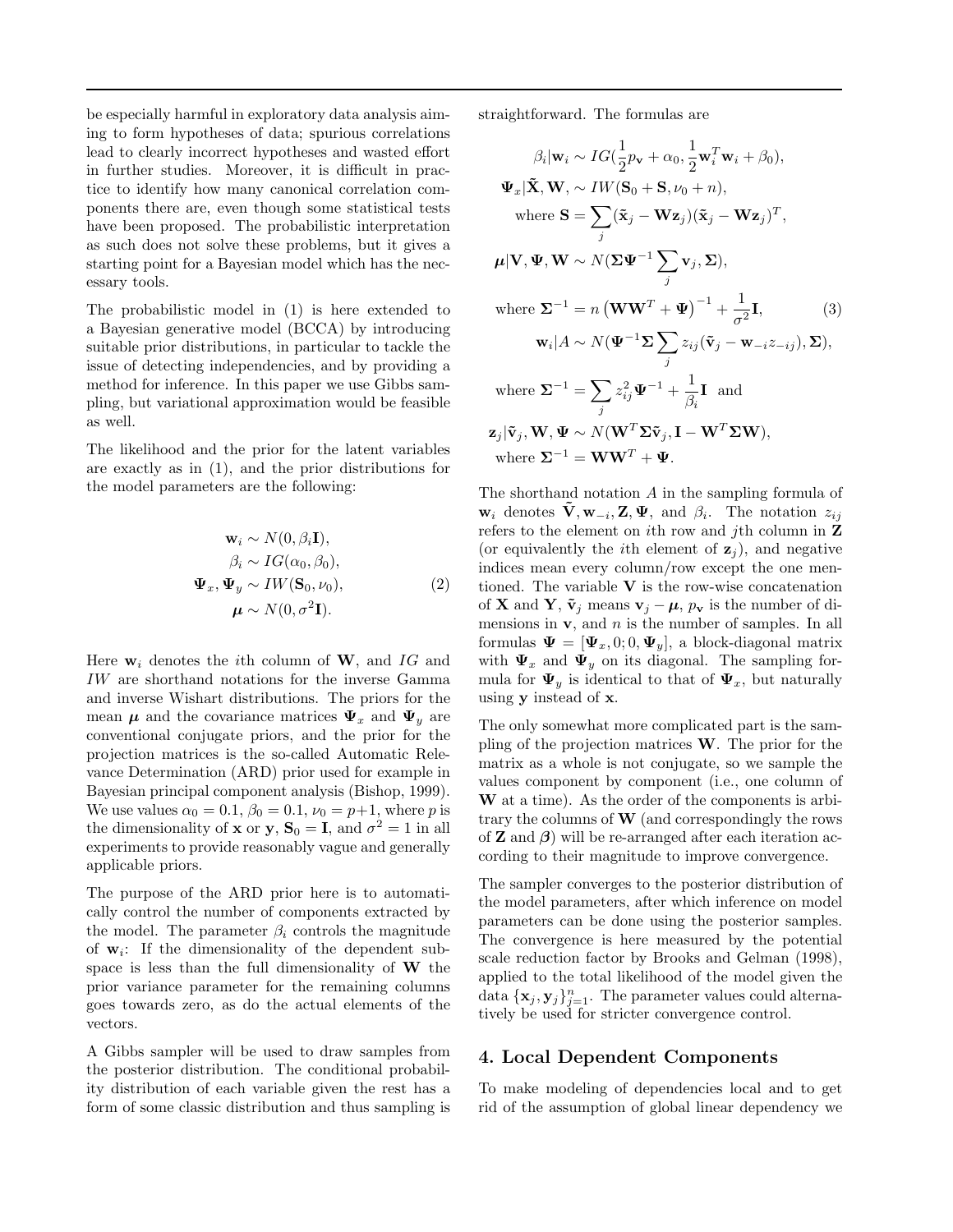introduce a mixture of Bayesian canonical correlation analyzers. The model is formulated as a Dirichlet process mixture to avoid having to choose the number of clusters. The process is described by

$$
\begin{aligned}\n\phi_j &\sim G \\
G &\sim DP(G_0, \alpha),\n\end{aligned}
$$

where  $G_0$  is the joint prior distribution specified in (2),  $\phi_j$  includes  $\mathbf{W}, \Psi, \boldsymbol{\beta}$  and  $\boldsymbol{\mu}$  for the *j*th sample, and DP denotes the Dirichlet process with  $\alpha$  as a concentration parameter. Note that while  $\phi_j$  is drawn separately for each data point, the Dirichlet process has a clustering effect by giving identical values for several points. Here  $G_0$  is not conjugate to the model, but only conditionally conjugate in the sense that the joint prior can be written as a product of conjugate priors. This means that we are not able to integrate out the model parameters, and thus cannot use the conventional approaches, such as (MacEachern, 1994), for sampling from the Dirichlet process mixture.

We can, however, draw posterior samples using a nonconjugate split-merge procedure (Jain & Neal, 2005). The procedure works by suggesting to either split an existing cluster in two, or to merge two clusters into one. When splitting, the algorithm draws two new components from the prior and uses restricted Gibbs sampling to approach reasonable states for the components. Note that since we sample from the prior, having somewhat informative prior improves convergence. The restricted Gibbs here means a sampler which only considers the two components and the collection of samples assigned to them, and thus does not vary the number of components. After some restricted scans a final Gibbs step is performed, and the proposal is either accepted or rejected based on the Metropolis-Hastings ratio. The merging proceeds similarly, also involving restricted Gibbs sampling for an imaginary split. The split-merge procedure is accompanied by incremental Metropolis-Hastings updates (algorithm 5 in (Neal, 1998)) as suggested in Jain and Neal (2005).

The sampling formulas required in these algorithms are the ones given in (3), this time always conditioned on the samples in a given cluster, together with a new distribution for sampling s, a latent vector indicating the cluster membership of each sample. The restricted Gibbs steps use

$$
\mathbf{s}_j|\mathbf{v}_j, \mathbf{W}, \boldsymbol{\Psi} \propto \frac{n_{-j,k} + \alpha}{n - 1 + \alpha} N(\mathbf{v}_j|\boldsymbol{\mu}_k, \boldsymbol{\Sigma}_k)
$$
  
where  $\boldsymbol{\Sigma}_k = \mathbf{W}_k \mathbf{W}_k^T + \boldsymbol{\Psi}_k$ ,

and  $n_{-i,k}$  denotes the number of samples in the kth cluster, excluding the jth sample itself. Note the slight notational abuse as the subscript in  $W, \mu$ , and Ψ now refers to the cluster instead of elements, and  $N(\mathbf{v}_i | \boldsymbol{\mu}, \boldsymbol{\Sigma})$  is the probability density of the given normal distribution at  $\mathbf{v}_j$ . The incremental Metropolis-Hastings algorithm samples directly from the prior as

$$
\mathbf{s}_j = \frac{n_{-j,k}}{n-1+\alpha},
$$

together with an additional probability  $\alpha/(n-1+\alpha)$ for creating a new component, and accepts or discards these samples based on the normal density. We consider  $\alpha$  here as being fixed, so no update is needed for it, and used  $\alpha = 1$  in all experiments.

## 5. Decomposition of Variation

In data analysis it may be interesting to know both what is specific to each data set and what is shared, instead of only searching for the shared aspects or dependencies as CCA does. In the model (1) the data set-specific variation is modeled only implicitly by the covariance matrix parameters  $\Psi$ . To make this variation interpretable we decompose it into components as well. This whole procedure results in a decomposition of all variation into three sets of components: The first models the shared variation, the second variation specific to **x**, and the third variation specific to **y**.

To achieve this we use a method that is effectively Bayesian PCA (Bishop, 1999), implemented with sampling. For given values of the BCCA model parameters, it is straightforward to factorize the covariance matrices  $\Psi_x$  and  $\Psi_y$  individually, by sampling from the posterior of the model

$$
\mathbf{x}_j \sim N(\mathbf{B}_x \mathbf{t}_j, \Sigma_x + \sigma_x^2 \mathbf{I}),
$$

where  $\mathbf{t}_i$  is latent variable for the sample  $\mathbf{x}_i$ ,  $\mathbf{B}_x$  contains the projection vectors, and  $\Sigma_x = \mathbf{W}_x \mathbf{W}_x^T$  corresponds to the variation already explained by the BCCA model. The priors and sampling formulas for  $\bf{B}$  and  $\bf{t}$  are similar to (2) and (3); details are omitted here for brevity. For  $\sigma_x^2$  an inverse Gamma prior is used, and it is sampled with Metropolis-Hastings in the logarithmic domain.

To obtain the factorization for all posterior samples of BCCA without needing to run a long sampling chain for each, we use two interleaved MCMC-chains. One updates the parameters of the BCCA model and works exactly as in (3), not taking the data set-specific factorizations into account at all. The other chain then samples a few samples from the factorization chains, given the most recent BCCA sample and starting from the sample obtained using the previous one. When we cannot assume that two consecutive BCCA samples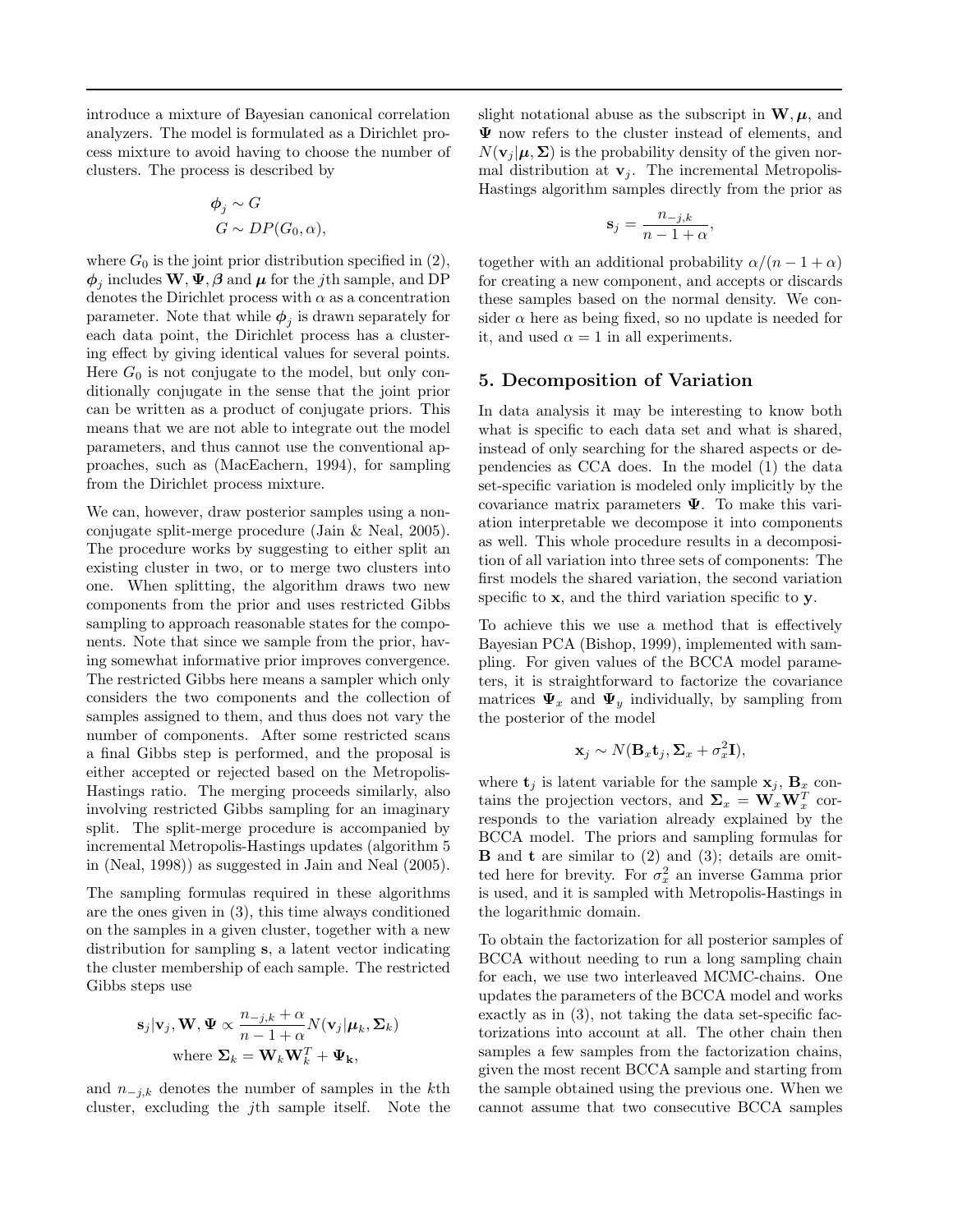are close enough, in practice after accepting a split or merge proposal in the mixture model, the factorization chains are sampled longer to ensure convergence to the new BCCA model.

An alternative way to do the same would be to extend the model to explicitly model data set-specific variation together with the dependencies as suggested in (Klami & Kaski, 2006). However, as shown in that paper PCCA (and consequently BCCA) works correctly only if the data set-specific variation is exactly marginalized out, and thus directly sampling from this kind of a model could be difficult.

## 6. Experiments

In this section we demonstrate and experimentally verify properties of the model. First it is shown that when applied to data sets having small  $n$ , BCCA is able to avoid overlearning, in contrast to classical CCA. Next, the decomposition into shared and data set-specific variation is demonstrated on toy data. Third, the ability of the split-merge sampler to detect local dependencies is verified using a clustered data set. Finally, we present a brief example of how the mixture model could be applied on real biological data.

#### 6.1. Performance on Small Data Sets

We first demonstrate that BCCA performs equally to the classical CCA on data sets with a large number of samples, and then show that it is considerably less prone to overfitting when applied to smaller data sets.

We created two four-dimensional data sources having jointly Gaussian distribution with three correlating dimensions (correlations 0.7, 0.3 and 0.1), and compared the methods on large sets  $(n = 800)$  and small sets  $(n = 50)$ . For classical CCA the uncertainty in the estimates was evaluated using non-parametric bootstrapping.

Given a sufficiently large data set the results of Bayesian CCA and normal CCA are effectively equal (Figure 1). Both methods find the true correlations, and the widths and shapes of the distribution of correlations are also comparable. Traditional CCA, however, occasionally finds spurious correlations even from a data set this large.

With smaller data sets normal CCA overfits by giving artificially high correlations. Especially the smaller correlations are considerably overestimated. The Bayesian variant fares a lot better, mostly showing just wider posterior distributions compared to the larger data and capturing the true correlation in between the



Figure 1. Boxplots of the correlations extracted by Bayesian CCA and normal CCA. The real correlations of the four components are marked with horizontal lines, and results for two different data set sizes are reported. On the larger data set (left) the results of the two methods are very similar, but for the smaller data set (right) classical CCA overfits seriously, in particular for the smaller correlations. For BCCA the most notable difference between the data set sizes is in the width of the posterior distributions. The boxes extend to the 25% and 75% quantiles and the tick marks the median.

25% and 75% quantiles in every case.

While  $n = 50$  may sound like a very small number of samples, it is worth remembering that both data sets had just  $p = 4$  dimensions. In many biological data sets the ratio is even worse, to the degree that we may even have  $n \ll p$  if considering for example genes as features and patients or conditions as samples.

#### 6.2. Decomposition of Variation

Here we demonstrate how the variation can be decomposed into shared and data set-specific components, on a simple jointly Gaussian data set with a manually specified covariance matrix. The data has one common (shared) component and one component specific to each data set. The obtained projections are compared to two naive alternatives that do not aim at such a decomposition: principal component analysis (PCA) of each individual data set separately, and PCA of the concatenated data [x; y]. The latter is a global linear model of the whole data collection.

The first BCCA projection vectors (means over the posterior samples) for shared and data set-specific variation are presented in Figure 2. For comparison we have included three first components of the PCA of the concatenated data to illustrate that while a standard joint model describes the data well it makes no distinction between what is shared and what is specific to each data source. Parts of both are included in the same components. The data set-specific PCAs naturally could not distinguish those in any way.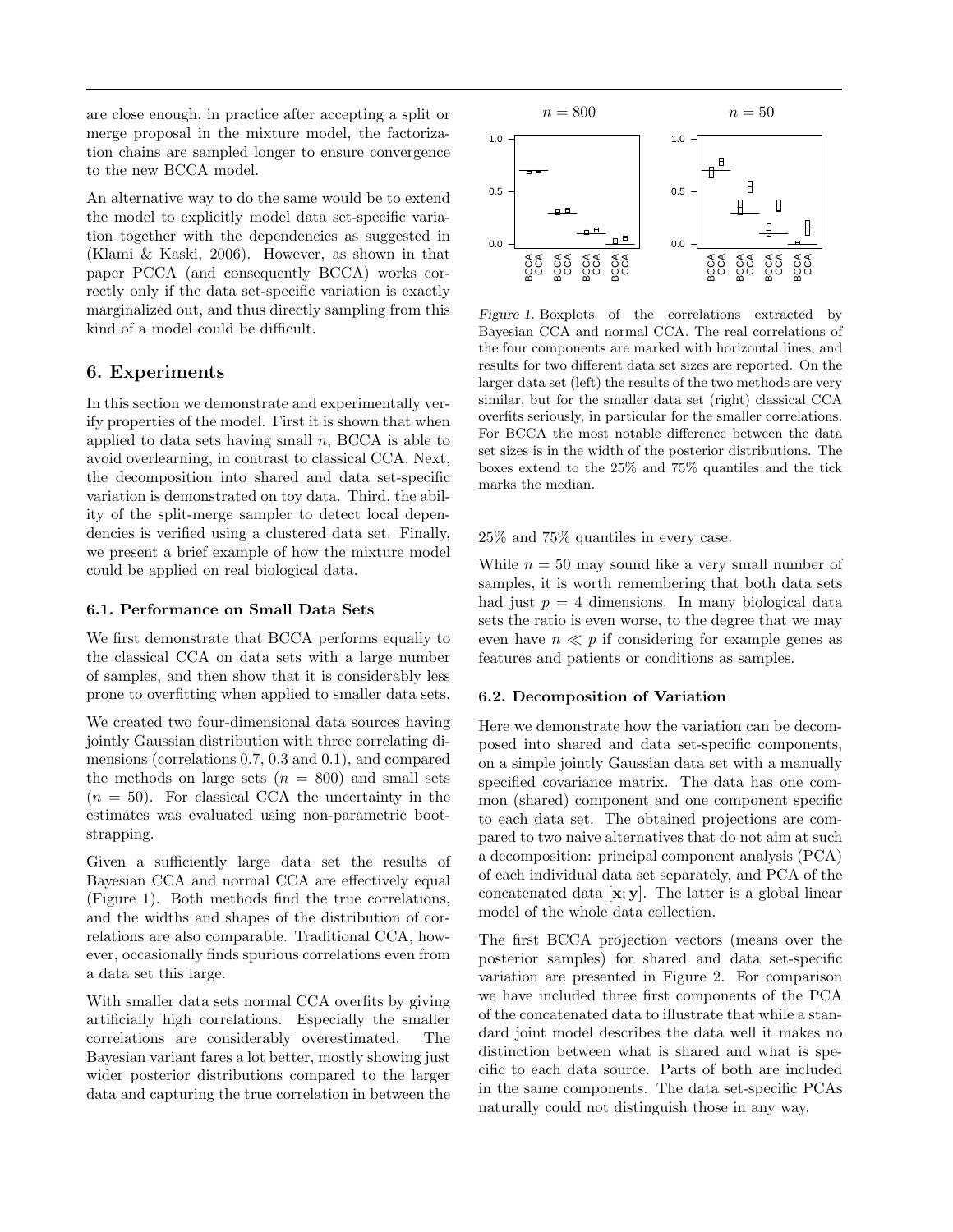

Figure 2. Illustration of a decomposition of the variation into shared and data set-specific components. The bottom line (g-i) displays the first three projection vectors of a PCA applied to the concatenation of x and y. This kind of joint modeling of the whole data collection suggests that the most dominating components (g-h) involve all dimensions with relatively high weights. The BCCA reveals that actually the joint analysis mixed two separate effects: a shared component involving the first two dimensions of x and the first dimension of  $y$  (a,d), and the data set-specific variations (b,e). The third joint component (i) corresponds to variation that is almost solely specific to x. PCA of each data set alone (c,f) naturally cannot distinguish between shared and data set-specific variation, and simply finds the main source of variation in each source. The bars represent the absolute values of the projection weights, indicating the importance of the dimensions. The scale is from zero to one in every subfigure.

#### 6.3. Local Dependent Components

The mixture variant for performing local analysis is demonstrated on data with clear but still overlapping clusters. This illustrates that the somewhat complicated split-merge procedure works in practice, finding the clusters and the dependencies within each.

For this purpose we generated a total of 1500 samples from three slightly overlapping (the average distance between centroids was twice the average standard deviation of dimensions) jointly Gaussian clusters having an equal size but varying degree of manually specified correlations. The number of detected clusters was between 3 and 7 in all posterior samples, and while the number was usually (in 82% of samples) above 3, the extra clusters mostly contained only a few data points.

Table 1. Correlations found by a mixture of BCCAs. The reported ranges are the 25% and 75% quantiles of the posterior distribution, and we see that in most cases the larger correlations are well matched. The smaller ones are somewhat overestimated, in particular for the clusters 2 and 3 having only a two-dimensional dependent subspace.

| Cluster 1 |               | Cluster 2    |                     | Cluster 3 |               |
|-----------|---------------|--------------|---------------------|-----------|---------------|
| true      | <b>BCCA</b>   | true         | BCCA                | true      | <b>BCCA</b>   |
| 0.7       | $0.68 - 0.71$ |              | $0.5$ $0.50 - 0.55$ | 0.9       | $0.85 - 0.86$ |
| 0.3       | $0.28 - 0.34$ | 0.2          | $0.19 - 0.25$       | 0.6       | $0.51 - 0.56$ |
| 0.1       | $0.12 - 0.18$ | $\mathbf{0}$ | $0.03 - 0.07$       | $\Omega$  | $0.05 - 0.09$ |
| $\Omega$  | $0.01 - 0.05$ | $\Omega$     | $0.00 - 0.01$       | 0         | $0.00 - 0.02$ |

On average 1450 of the 1500 data points were in the three biggest clusters, demonstrating that the sampler was able to find the true cluster structure. The posterior intervals of the correlations within each true cluster are reported in Table 1. These figures were collected after matching, for each posterior sample, the clusters of the model to the true clusters by majority voting. In practical data analysis this label switching problem could be solved by an additional standard clustering step as is done in the next section or, for instance, by computing a variational approximation. The true correlations are found relatively well, although the method does find some weak spurious correlations.

Note that traditional CCA (or a single BCCA) would here provide completely different results as the projections would try to capture the clustering effect in addition to the within-cluster dependencies.

#### 6.4. Regulation of Heat Shock in Yeast

We next apply the mixture model to analyzing the regulation of heat shock in Saccharomyces cerevisiae, as a demonstration of potential applications. The task is to find groups of genes that share effective regulators and are regulated differently from the rest of the genes in the specified environmental conditions. The information is extracted from two data sets, one being a time series (8 time points) of gene expression in heat shock (Gasch et al., 2000), and the other ChIP chip measurements of how well 6 different transcription factors bind into the promoter region of each gene in yeast grown under heat shock (Harbison et al., 2004).

Gene regulation is typically modeled by Bayes networks, which have the problem that structure search is very difficult for small data sets. In practice the set of genes would need to be restricted, and we could in principle first cluster the genes into smaller modules, and then search for regulatory relationships within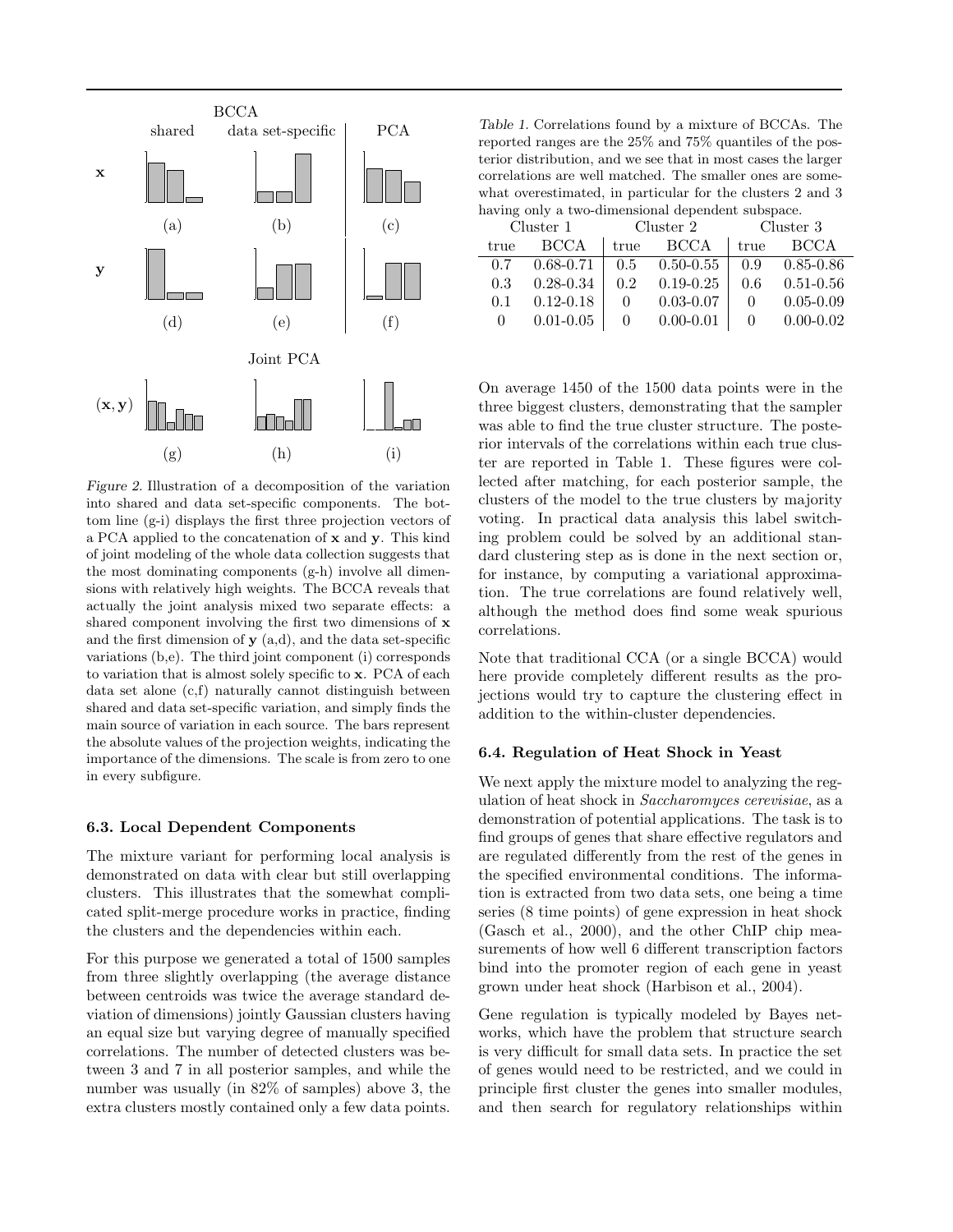each by building a bi-partite graphical model to represent the dependencies. Links between the two parts, transcription factor binding and a time point in the expression data, would tell about the dependencies, whereas links within each part would explain the data set-specific variation. The mixture of CCAs is an alternative exploratory method that performs both the clustering and extraction of the dependency structure in one rigorous step, represents the shared and data set-specific variation in the form of easily interpretable latent variables (projections on linear components), and most importantly is generally usable in other kinds of applications as well.

We applied the split-merge sampler to a random subset of 2000 genes. From the collection of the posterior samples it is possible to compute summary statistics about dependency either globally or locally for each gene or transcription factor or pairs of them, or construct lists of similarly regulated genes or potential regulators. For instance, similarity of regulation of genes can be quantified (as the likelihood of belonging to the same mixture component), and effectiveness of co-binding of transcription factors can be assessed.

Here we summarize main findings for one consistent cluster. The most consistent clusters were extracted using a complete linkage hierarchical clustering algorithm on the matrix of pairwise probabilities for two genes to belong to the same cluster. This provided four reasonably consistent clusters, each showing different kinds of dependencies. Some main observations for one of the clusters are presented in Figure 3.

## 7. Discussion

In this paper a Bayesian version of probabilistic canonical correlation analysis and a sampling procedure for the model were presented to address two problems of traditional CCA: overfitting for small data sets, and the need for assuming global linear dependency. Furthermore, an extension that is able to extract also data set-specific variation in addition to the dependencies was presented. All of these properties were verified on generated data, and an example application of the method on biological data was presented.

The sampling approach used in this paper does not require coarse approximations, but for the mixture model it is very time-consuming and introduces a "label switching problem": it is non-trivial to identify clusters in several different posterior samples. While there are approximate methods for solving the problem, and global and data point-specific statistics on dependency are more than sufficient in many applica-



Figure 3. Sample regulation effects found in yeast heat shock by the Bayesian mixture of CCAs, presented for one cluster. The histograms of the posterior samples of the mean binding levels for two transcription factors, GAT1 and SKN7, are shown on the top row. Values above zero indicate higher than average binding, and thus the histograms show that GAT1 and SKN7 bind to the promoter regions of the genes in this cluster during stress. The bottom row displays the posterior distribution of the weights of the first CCA projection vector corresponding to two transcription factors, HSF1 and YAP1. The high values indicate that the binding of these two factors correlates with the expression of the genes. Taken together, this information suggests that HSF1 and YAP1 are important regulators for a group of genes that are already bound by GAT1 and SKN7. SKN7 is known to form a twocomponent signaling system in oxidative stress with both HSF1 and YAP1, providing support for the finding (see http://www.yeastgenome.org/).

tions, it is worthwhile to complement the method by point estimates. For example variational Bayes could be useful for practical applications and is definitely worth considering. A single Bayesian CCA model, however, is effectively computable for real applications already with the current sampling method.

## Acknowledgments

This work was supported by the Academy of Finland, decision number 207467, and in part by the IST Programme of the European Community, under the PAS-CAL Network of Excellence, IST-2002-506778. This publication only reflects the authors' views. All rights are reserved because of other commitments.